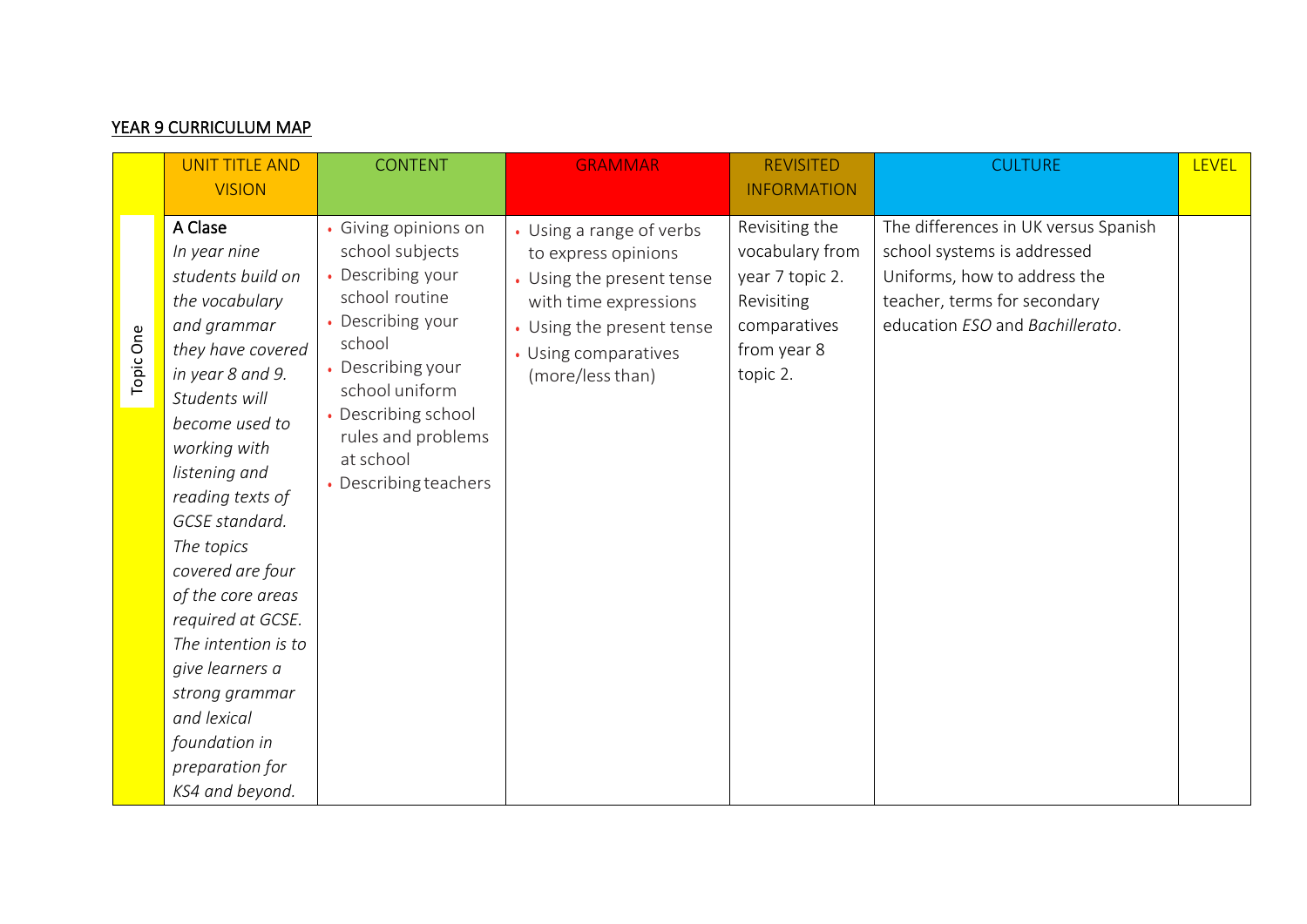| Topic Two   | De Vacaciones<br>The topic of<br>holidays is one<br>which appears on<br>many previous<br><b>AQA GCSE writing</b><br>and reading<br>papers It is a key<br>area of learning It<br>also lends itself to<br>practising three<br>tenses. The topic<br>of weather is<br>revisited since it is<br>often a weakness<br>in KS4 | • Talking about<br>where you went on<br>holiday<br>• Talking about<br>holidays and<br>weather<br>• Describing<br>accommodation<br>• Booking a hotel<br>room<br>• Making complaints<br>in a hotel                                                | • Using the preterite<br>• Using irregular verbs in<br>the preterite<br>Using the imperfect<br>tense for description<br>• Using verbs with usted<br>• Using me hace falta                                                                                               | Revisiting<br>preterite from<br>year 8 topic 3. | Lesson on the San Fermines festival<br>Awareness of Spanish holiday<br>destinations. |  |
|-------------|-----------------------------------------------------------------------------------------------------------------------------------------------------------------------------------------------------------------------------------------------------------------------------------------------------------------------|-------------------------------------------------------------------------------------------------------------------------------------------------------------------------------------------------------------------------------------------------|-------------------------------------------------------------------------------------------------------------------------------------------------------------------------------------------------------------------------------------------------------------------------|-------------------------------------------------|--------------------------------------------------------------------------------------|--|
| Topic Three | Los Trabajos<br>The topic of work<br>is a key GCSE<br>topic. The<br>preterite and<br>imperfect are<br>practised and<br>consolidated.                                                                                                                                                                                  | • Revising jobs and<br>places where<br>people work<br>Describing part-<br>time jobs<br>• Describing work<br>experience<br>• Describing future<br>plans<br>• Understanding job<br>adverts and writing<br>a CV<br>• Conducting a job<br>interview | • Revising masculine and<br>feminine nouns<br>• Using tener que<br>followed by the<br>infinitive<br>• Using the preterite and<br>the imperfect tense<br>• Using a variety of verbs<br>to refer to the future<br>• Using the preterite<br>• Forming the perfect<br>tense | Revisiting<br>preterite from<br>year 8 topic 3. |                                                                                      |  |